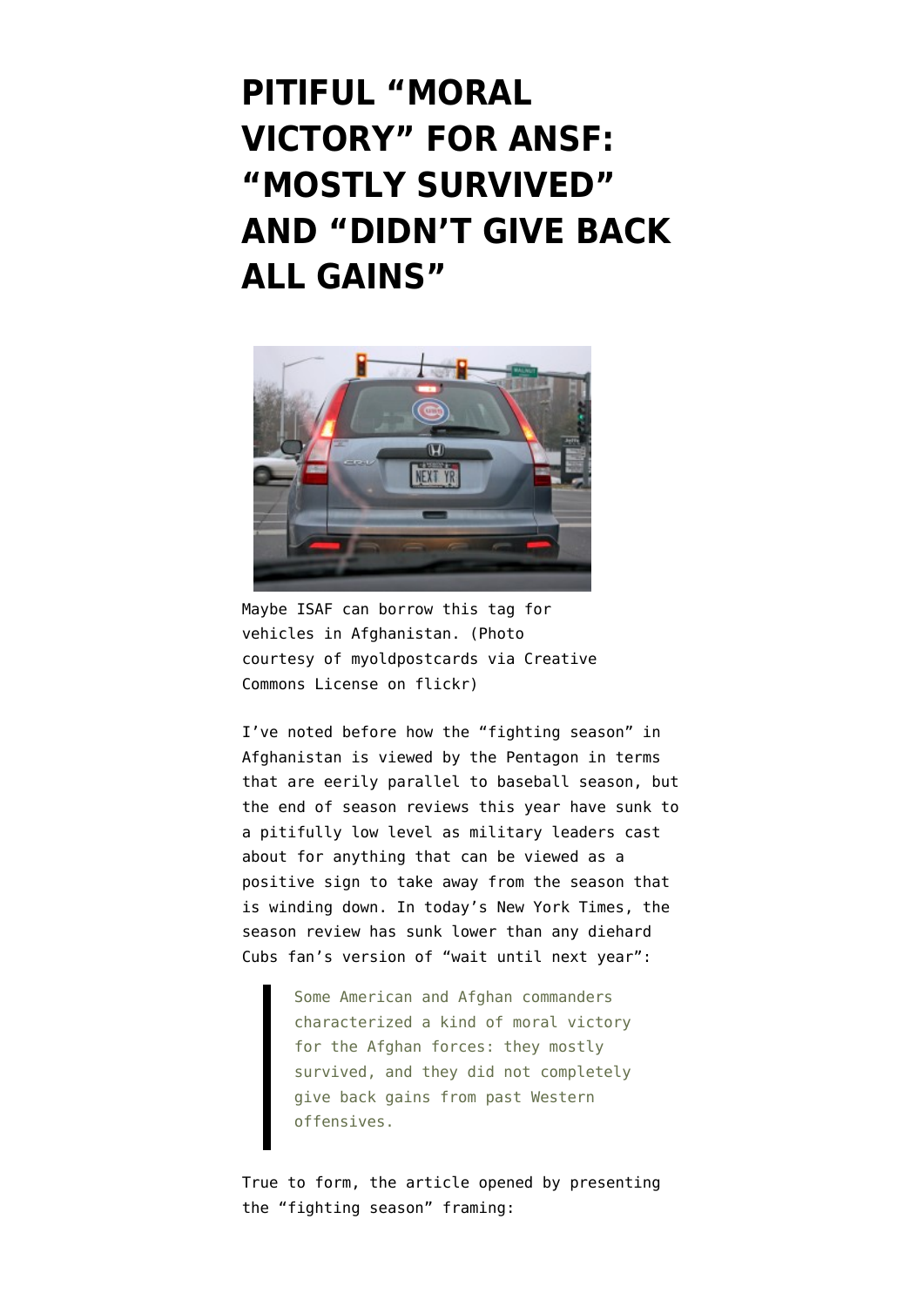When the Taliban announced the beginning of their spring offensive, they saw few limits to their ambitions: to kill top Afghan officials across every major ministry, to plot even more infiltration attacks against Americans and to bloody, break and drive off the Afghan security forces who were newly in charge across the country.

Now, Afghan and American officials are cautiously celebrating a deflation of the Taliban's propaganda bubble, the militants' goals largely unmet.

With this year's fighting season nearly over, the officials say the good news is that the Afghan forces mostly held their own, responding to attacks well and cutting down on assassinations. But at the same time, the Afghans were unable to make significant gains and, worse, suffered such heavy casualties that some officials called the rate unsustainable.

So, in other words, the Taliban team was really cocky coming out of spring training and felt like they could win it all. Their arch-rivals ANSF instead played them to a standstill, with neither team making the playoffs yet again. And the ANSF team is in dire danger of being seriously depleted next spring.

The review coming from manager Joseph Dunford [at](http://www.isaf.nato.int/article/isaf-news-list/commander-isaf-s-afghanistan-update-summer-2013.html) [the ISAF team website](http://www.isaf.nato.int/article/isaf-news-list/commander-isaf-s-afghanistan-update-summer-2013.html) is no better:

> While the ANSF are making real progress in security, the challenges faced by Afghans and the international community are primarily psychological and political. There is still widespread uncertainty amongst the Afghan people and in the region concerning the post-2014 environment. This uncertainty causes unhelpful hedging behavior. The overall perception of security is affected by the Taliban's high profile